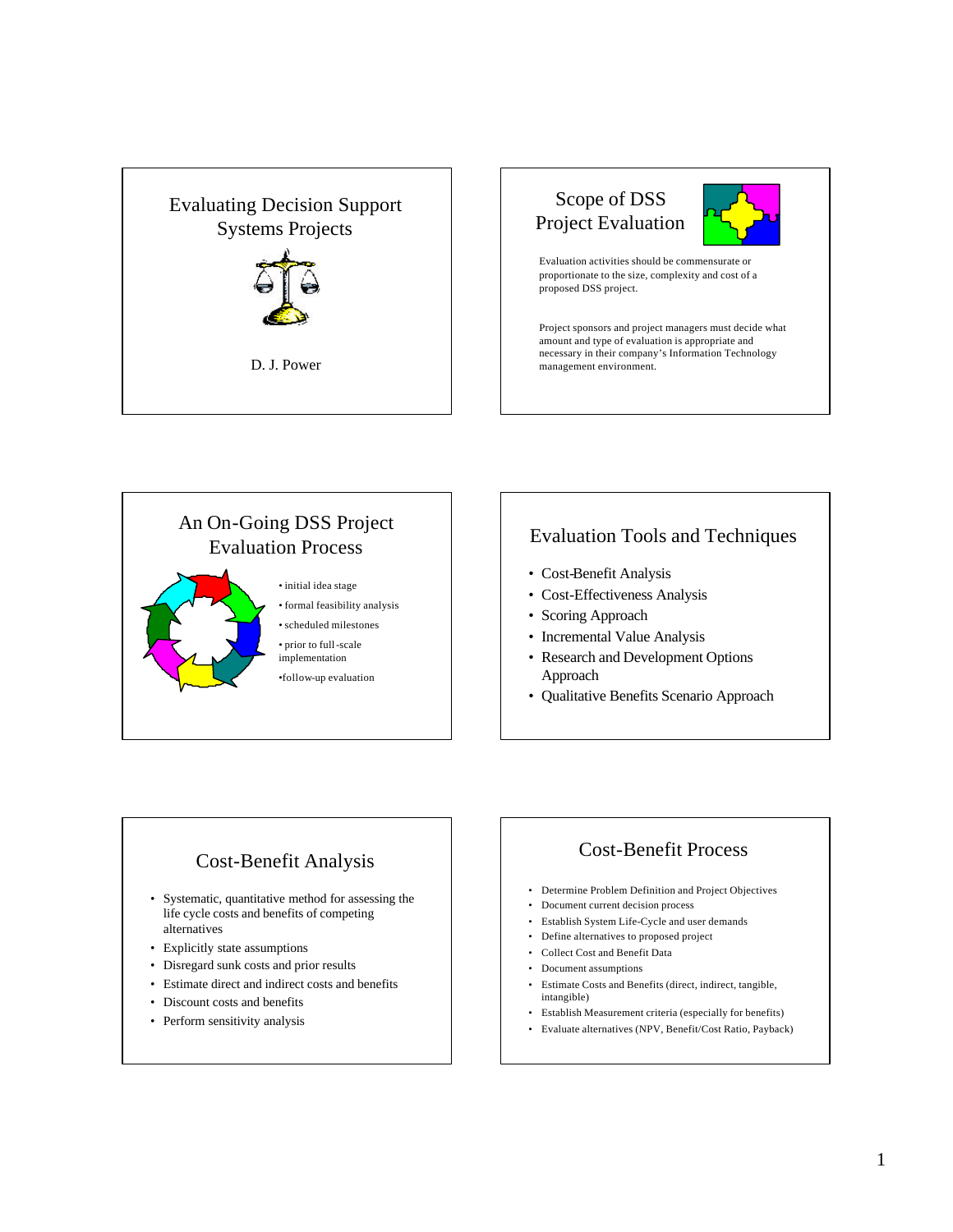#### Cost Factors

- Direct Hardware, software
- Project personnel costs
- Support services (vendors or consultants)
- Process change costs (people, material)
- Incremental Infrastructure costs
- Other implementation costs

#### Benefit Factors

- Improved access to data
- Improved accuracy and consistency of data used in decision making
- Faster access to decision support
- Cost savings from process improvements

## Cost-Effectiveness Analysis

- A simplified analysis where one assumes that all of the alternatives have either the same benefits or the same costs. The analysis is simplified because only benefits or costs needs to be calculated.
- The best alternative is the one with the greatest benefits or the lowest cost!

## Scoring Approach

- Select a rating system to make numerical comparisons
- Have multiple raters evaluate each alternative on benefit and cost factors
- Weight the benefit and cost factors in terms of importance
- Calculate a weighted score for each alternative

## Other Scoring Factors

- Business Justification
	- aligned with strategy
	- may provide competitive advantage
	- competitor response
- Technical Viability
	- Infrastructure Risk
	- Development Resources

#### Incremental Value Analysis

- Establish list of benefits a proposed DSS must achieve to be acceptable
- Establish maximum cost to attain benefits
- Build Prototype and assess benefits and costs
- Revise prototype until benefits attained within cost constraints or cost exceeded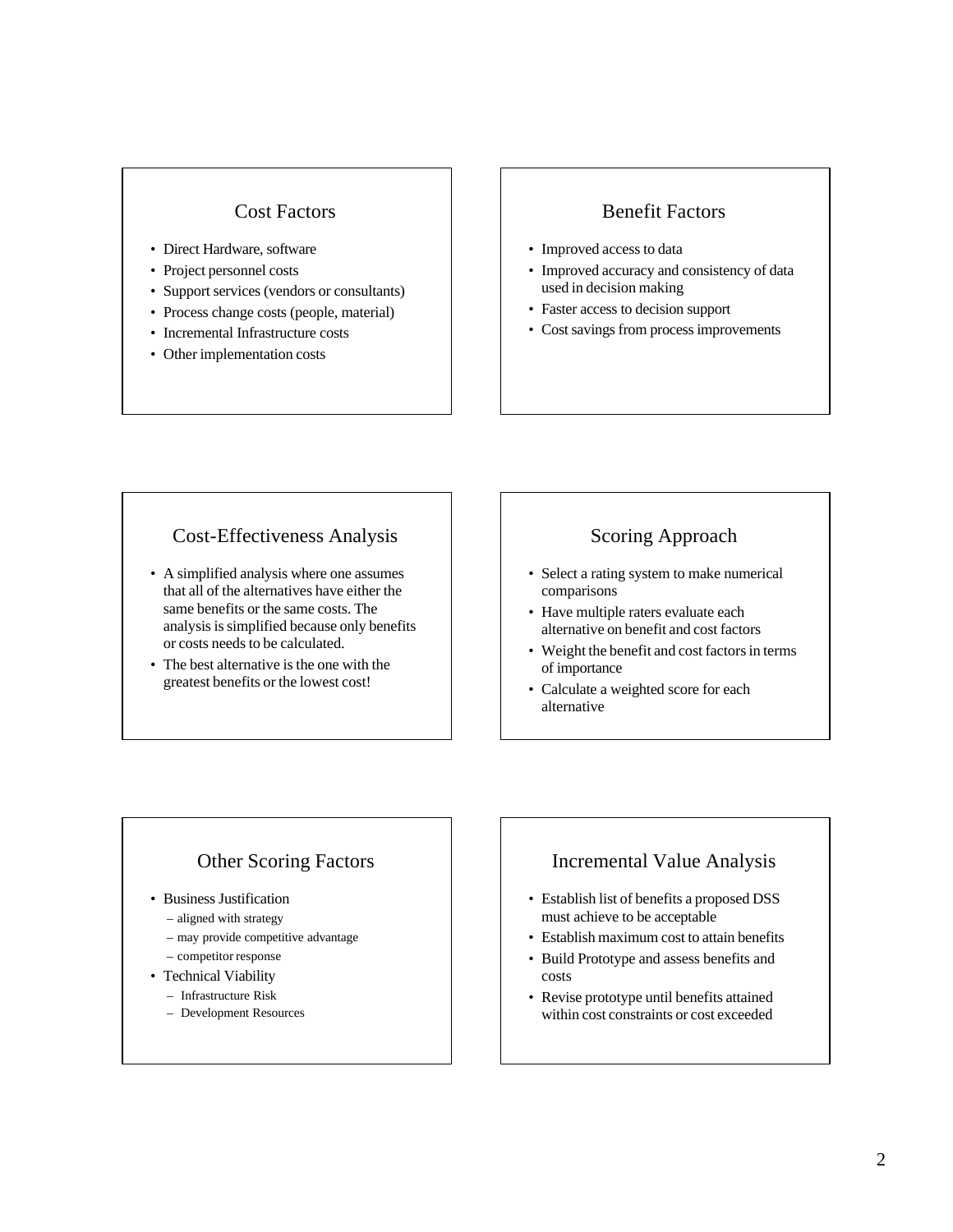## R & D Options Approach

- R & D projects create flexibility and the option of full-scale implementation
- Establish an R & D budget for Information Systems
- Prioritize projects
- How much are we willing to pay today for keeping the project option possible?

## Qualitative Scenario Approach

- Envision the DSS Project implemented
- Describe the use of the proposed DSS
- Discuss benefits that result from the new Decision Support Systems, give specific examples
- Check for consistency and plausibility
- Discuss risks and uncertainties
- Estimate upper and lower bounds on costs and development schedule

## DSS Project Technical Risk

- Stability of the technology
- Project team skills
- Scope and novelty of the project
- Project definition (clear and specific?)
- Success factors (project champion)
- Optimism and prior project successes

# Evaluating International and Cultural Issues

- Potential Users of DSS? – Location?
	- Cultural and ethnic backgrounds?
- Data sources?

# Location Issues? • Telecommunications infrastructure • Time zone differences • Technology standards • Regulations



# Cultural Issues?

- English versus other languages?
- Pace of life slow versus fast
- Work hours
- Nationalism and holidays
- Cultural assumptions
- Information sharing norms
- Decision making practices